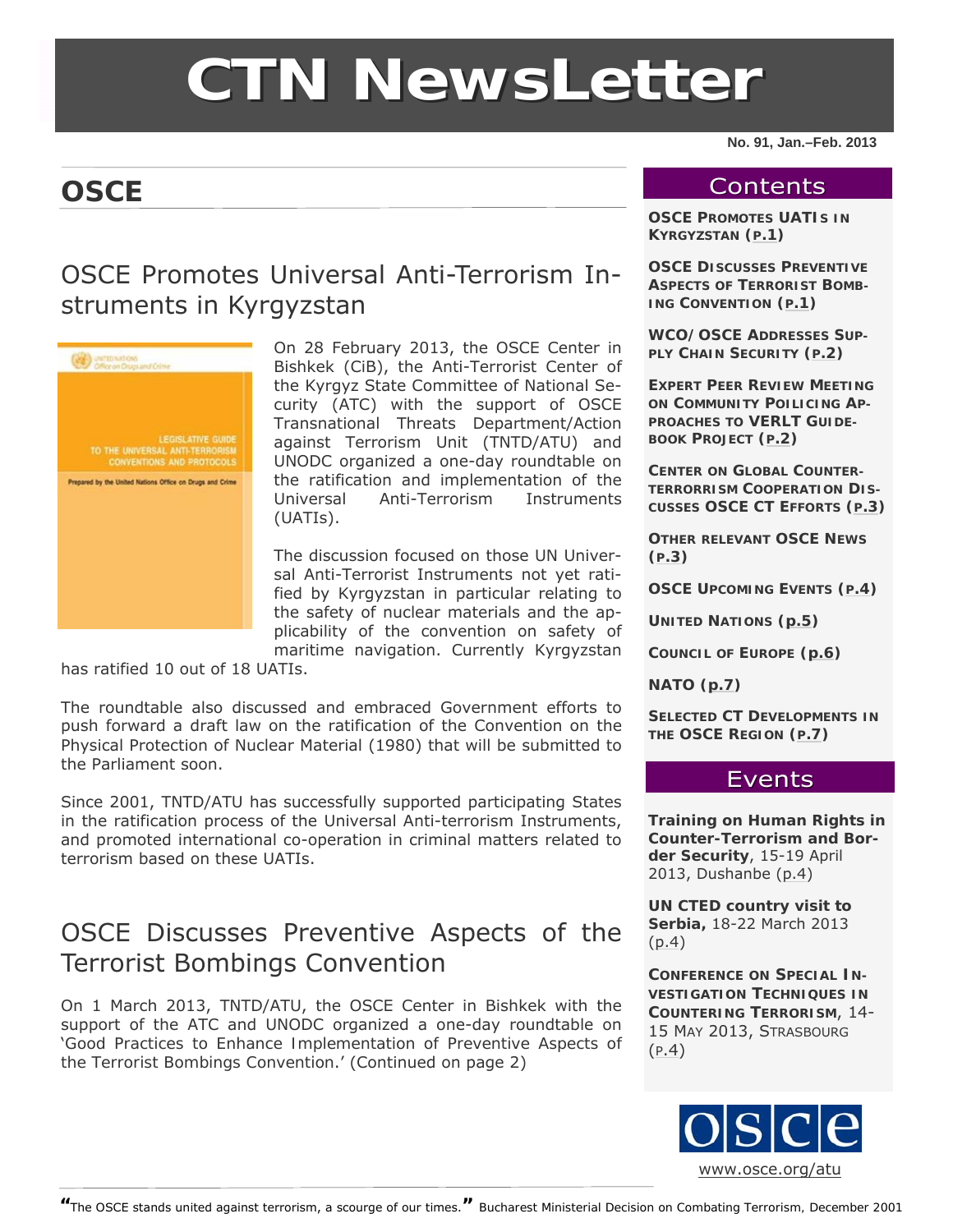

<span id="page-1-0"></span>

## osce

## **OSCE**

Thirty-five representatives from government, the business community and international experts discussed how to enhance co-operation among public and private entities to improve the control of explosive substances and its precursors as part of preventing terrorists getting their hands on it.

The OSCE is one of the first organizations to focus on streamlining and reinforcing preventive measures that are related to the UATIs but are not necessarily detailed by them. In this case such efforts focused on promoting co-operation and strengthening control mechanisms of legally used explosives (e.g. in mining) and its precursors.

At the roundtable participants agreed that there is much room for improvement in this field. Consequently the ATC will put forward the proposals and recommendations discussed during the roundtable to an inter-ministerial working group. For more information contact [Manuel.Marion@osce.org](mailto:mailtoManuel.Marion@osce.org)

## WCO/OSCE Workshop Addresses Supply Chain Security



On 26 February - 1 March 2013, TNTD/ATU, the World Customs Organization (WCO) in close co-operation with the Office of the Co-ordinator for Economic and Environmental Affairs (OCEEA) and the OSCE Centre in Bishkek organized a workshop on Supply Chain Security. The workshop focused on the implementation of relevant WCO standards, such as the Harmonized Commodity Description and Coding System and Tariff Classification.

Twenty-five officers from the Customs authorities participated and discussed with WCO-trainers theoretical and practical aspects related to these standards. Moreover, representatives of the OSCE Centre in Bishkek briefed participants about the Centre's activities in support of modernizing the Kyrgyz Customs Services.

The recently published Russian language version of the 'Handbook of Best Practices at Border Crossings – A Trade and Transport Facilitation Perspective' developed by OCEEA and the United Nations Economic Commission for Europe

was also introduced to workshop participants. The Handbook can be accessed [here.](http://www.osce.org/eea/88200) For more information contact [Laszlo.Szucs@osce.org](mailto:Laszlo.Szucs@osce.org)

## TNTD-ODIHR Guidebook Project on Community Policing Approaches – Expert Peer Review Meeting

On 6-7 March 2013, TNTD (ATU and the Strategic Police Matters Unit) and ODIHR held an expert peerreview meeting in Warsaw for the joint Guidebook "*Preventing Terrorism and Countering Violent Extremism and Radicalization that Lead to Terrorism (VERLT): a Community Policing Approach".* 

The meeting facilitated a focused, technical drafting discussion among 11 external experts and OSCE staff to review a first consolidated draft of the guidebook. TNTD and ODIHR are planning a second peerreview of the revised draft during the second half of April.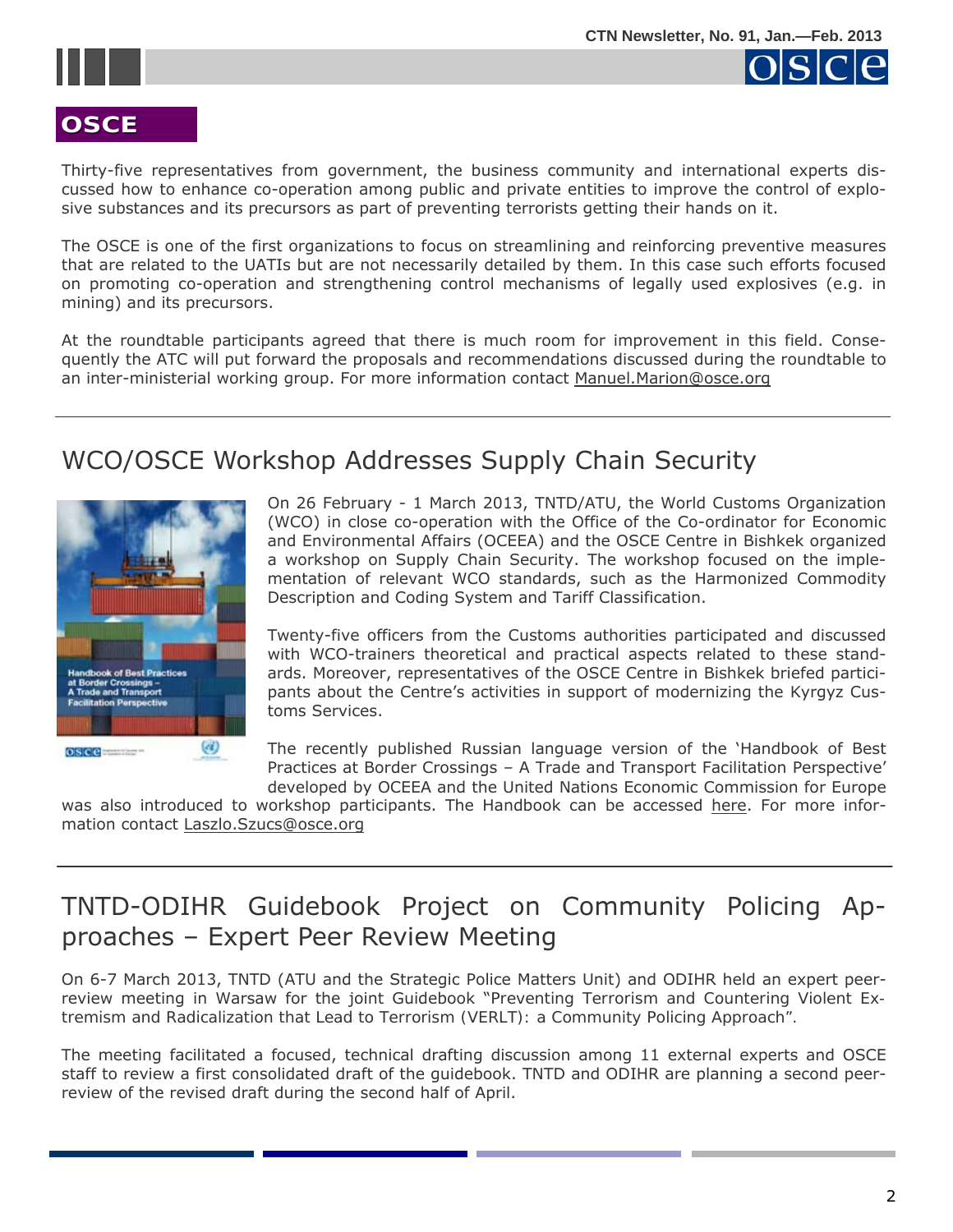<span id="page-2-0"></span>





The aim of the guidebook is to provide guidance, based on international experiences and in line with OSCE commitments in the field of counter-terrorism and human rights, on how to leverage community policing as part of an effective human-rights compliant, gender sensitive and multi-disciplinary approach to countering terrorism. It would be mainly directed to policy level officials and senior police professionals. For more information contact [Mehdi.Knani@osce.org](mailto:Mehdi.Knani@osce.org) 

## Center on Global Counterterrorism Co-operation Discusses OSCE CT Efforts

On 7 February 2013, the Center on Global Counterterrorism Cooperation organized a panel discussion on 'the role of the OSCE in preventing terrorism' in Washington.

The Deputy Chief of Mission of the Embassy of Ukraine to the United States of America and the Head of the TNTD/ATU presented on the OSCE work aimed at countering terrorism, the priorities of the Ukraini-an OSCE Chairmanship in 2013, and the ['Consolidated Framework For the Fight Against Terrorism](http://www.osce.org/pc/98008)' as an important step in strengthening the contributions by the OSCE to international counter-terrorism efforts. For more information contact [Ben.Hiller@osce.org](mailto:Ben.Hiller@osce.org)

## Noteworthy



 The final report on the joint OSCE Secretariat-ODIHR Expert Roundtables on *Preventing Women Terrorist Radicalization* (12 December 2011) and *the Role and Empowerment of Women in Countering VERLT* (12- 13 March 2012) was translated from English into Arabic and Russian. The three language versions have been made available on the OSCE public website at <http://www.osce.org/atu/99919>.

 $\Box$  On 25-26 February 2013, at the invitation of the Irish EU Presidency, TNTD/ATU addressed the EU Working Party on Terrorism (COTER) in Brussels. The meeting represented an excellent opportunity to inform experts from EU capitals about on-going and planned OSCE anti-terrorism activities, to introduce the 'OSCE Consolidated Framework for the Fight against Terrorism' and point to synergies in the work of the EU and the OSCE as well as to call for more co-operation.

□ On 21-22 February 2013, TNTD/ATU participated in the FRONTEX workshop on document and identity fraud. The event was the kick-off meeting of the Project IDCHECK 2013 of the FRONTEX Research and Development Unit (RDU), which focuses on research on countering identity and document fraud and improving tactical/operational risk assessment in the first line of border control. TNTD /ATU informed about the OSCE Travel Document Security Programme with a particular focus on activities to prevent document and identity fraud.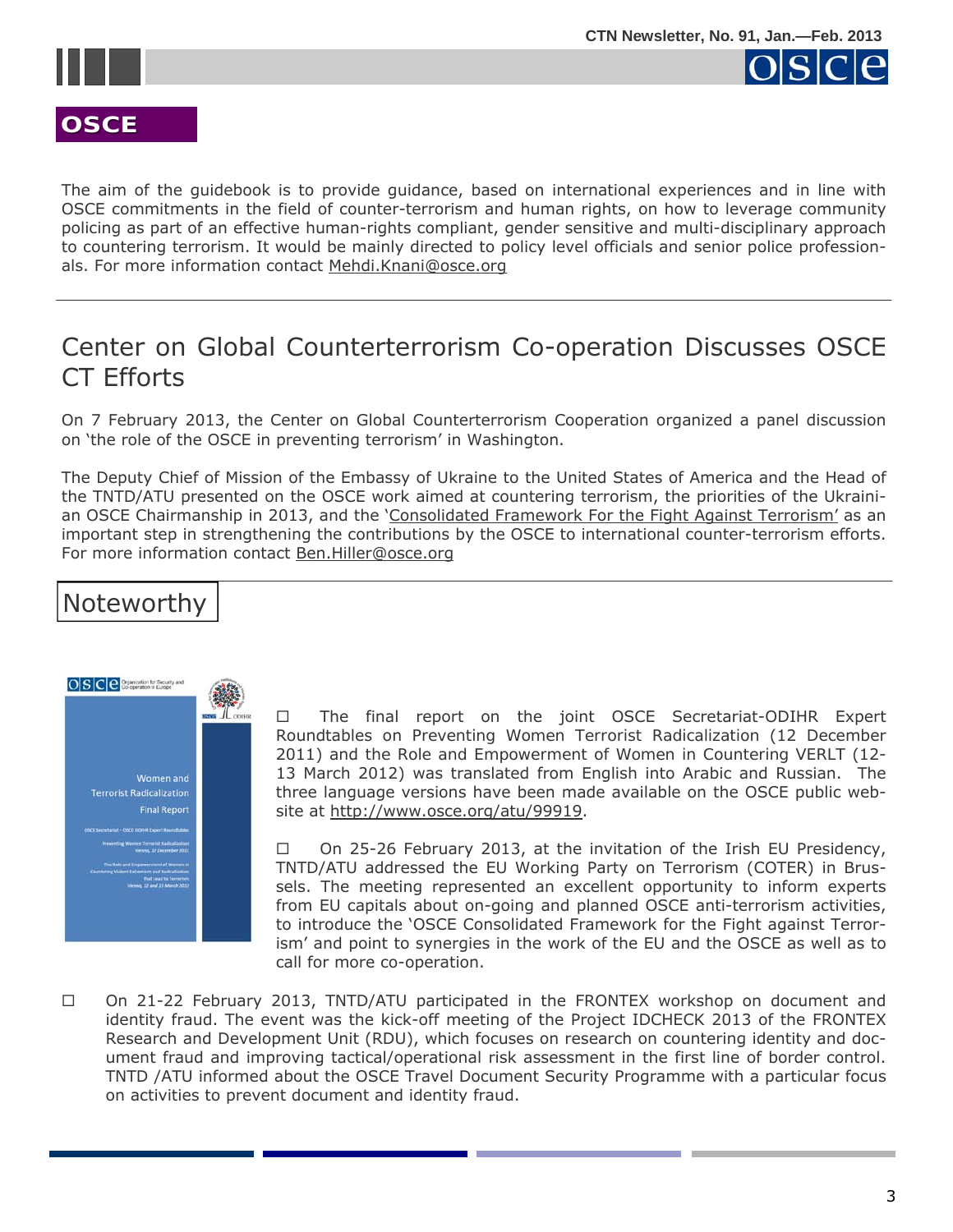<span id="page-3-0"></span>



- $\Box$  On 6-7 February 2013, TNTD/ATU organized the  $2^{nd}$  Co-ordination Meeting of the Stakeholder Consultative Group (SCG) of the project on '*Good Practices Guide on Non-Nuclear Critical Energy Infrastructure Protection (NNCEI) from Terrorist Attacks – Focusing on Threats Emanating from Cyberspace'* to discuss the responses received to a questionnaire that was shared with participating States beforehand. The purpose of this project is to raise awareness of the risk of terrorist threat to NNCEI, particularly on industrial control systems and cyber-related infrastructure, among all stakeholders and to promote the implementation of good practices for protecting this infrastructure.
- $\Box$  On 30 January 2013, TNTD/ATU participated in the final presentation of the results, experiences and potential ways forward of the project 'Clean IT initiative' which started a dialogue in 2011 between governments, industry, NGOs, law enforcement and academics on reducing the use of the Internet for terrorist purposes. The dialogue resulted in a problem analysis of terrorist use of the Internet, a set of nine general principles that determine conditions for any action taken to reduce terrorist use of the Internet, and a list of best practices. The final document can be accessed [here.](http://95.211.138.23/wp-content/uploads/2013/01/Reducing-terrorist-use-of-the-internet.pdf)
- $\Box$  On 16-18 January 2013, TNTD/ATU participated in a UNODC meeting of experts on identity-related crime in Vienna. The meeting was convened under the broader umbrella of a consultative platform on identity-related crime which aims to promote the mutual understanding and co-operation in this field between public and private sector entities by facilitating the exchange of views and information. TNTD /ATU informed about the OSCE Travel Document Security Programme with a particular focus on identity management.

## Upcoming Events

- **Training on Human Rights in Counter-Terrorism and Border Security**, 15-19 April 2013, Dushanbe: This training, organized by ODIHR Human Rights and Anti-Terrorism Programme and the OSCE Border Management Staff College (BMSC) will address specific human rights issues that arise when securing borders from terrorist threats. It will be delivered to border officials from the OSCE region and Partners for Co-operation. For more information, please contact [L](mailto:Lucile.Sengler@odihr.pl)[ucile.Sengler@odihr.pl](mailto:lucile.sengler@odihr.pl).
- **UN CTED country visit to Serbia,** 18-22 March 2013: TNTD was invited by UNCTED to participate in the team of experts which will visit the Republic of Serbia to monitor implementation of UNSCR 1373 (2001). The United Nations Counterterrorism Executive Directorate (UNCTED) conducts visits to UN Member States on a regular basis and produces reports with recommendations to national authorities on how to address potential gaps pertaining to the implementation of UN-SCR 1373, as well as the broader UN CT Strategy. OSCE has been invited regularly to UNCTED country visits in the OSCE region and will further enhance this collaboration through the consolidated CT Framework. For more information contact [Paul.Picard@osce.org](mailto:Paul.Picard@osce.org)
- **Conference on Special Investigation Techniques in Countering Terrorism**, 14-15 May 2013, in Strasbourg: TNTD/ATU in co-ordination ODIHR, is collaborating with the Council of Europe (CoE) and the United Nations Counter-Terrorism Executive Directorate (UN CTED) in organizing this conference. The objective of the conference will be to raise awareness of key decision makers on the use of special investigation techniques in countering terrorism and to identify new developments in this area since the adoption of the 2005 Recommendation of the Committee of Ministers of the CoE on "special investigation techniques" in relation to serious crimes including acts of terrorism. OSCE participating States that are not CoE Member States will also be invited to the meet-ing to share their experiences. For more information contact [Manuel.Marion@osce.org](mailto:Manuel.Marion@osce.org)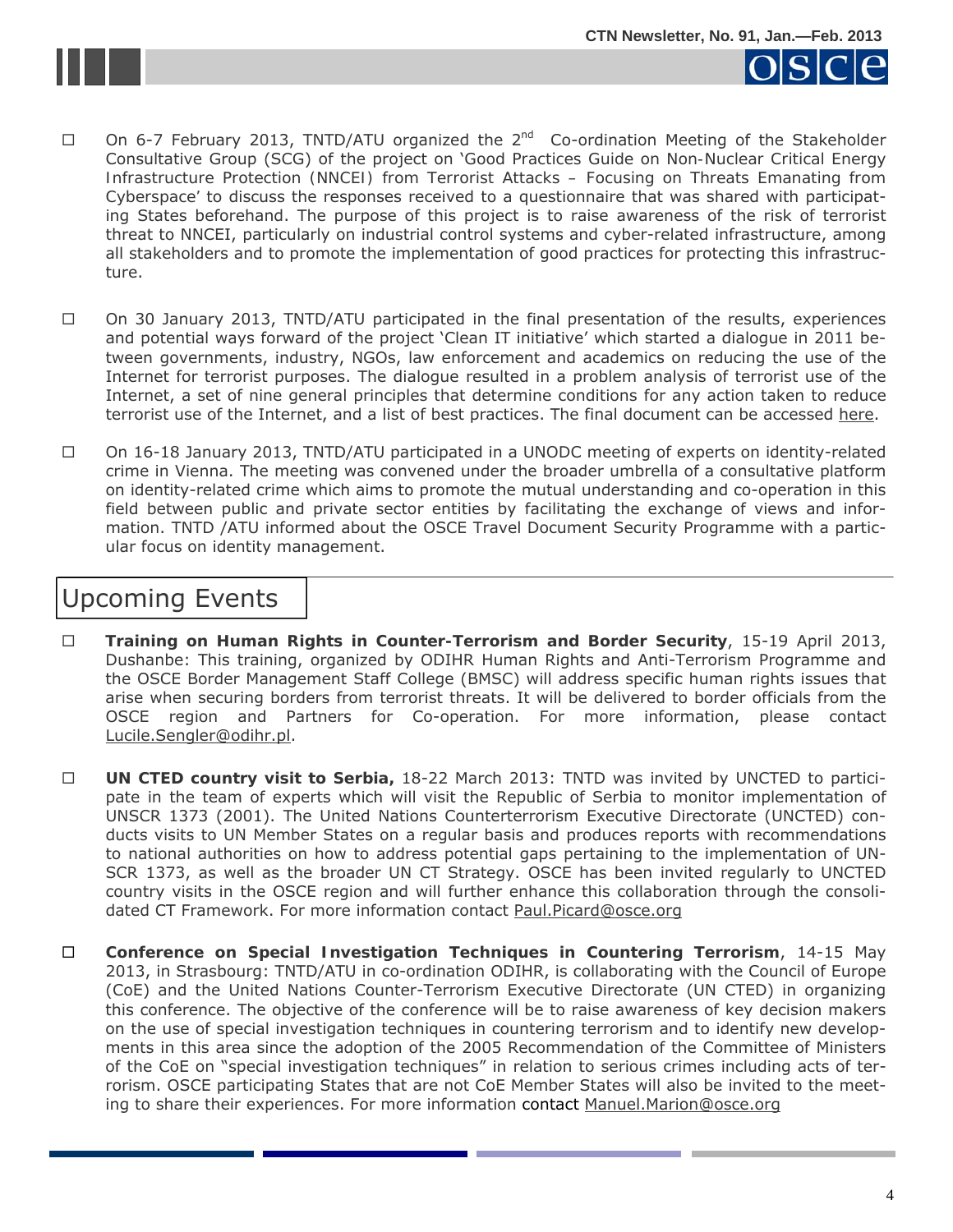<span id="page-4-0"></span>



#### **UN News UN News**

## UN Conference on National and Regional Counter-Terrorism **Strategies**

On 31 January - 1 February 2013, the OSCE participated along with other regional organizations in the UN Conference on National and Regional Counter-Terrorism Strategies in Bogota, Columbia, organized by the recently established UN Counter-Terrorism Centre (UNCCT).

The Conference was intended to provide a forum to compile and exchange good national and regional practices on countering terrorism that are consistent with and contributory to the implementation of the Global Counter-Terrorism Strategy, as well as share experiences relating to the development of comprehensive and integrated national and regional counter-terrorism strategies that involve all relevant stakeholders from different government agencies and segments of society.

TNTD/ATU presented on the OSCE '[Consolidated Framework for the Fight against Terrorism'.](http://www.osce.org/pc/98008) The UNCCT welcomed the Consolidated Framework and the United Nations counter-terrorism experts highlighted their desire to actively work on future projects with the OSCE under this new arrangement.

## UNCCT Conference in Riyadh

The United Nations Counter-Terrorism Centre (UNCCT) in partnership with the Government of Saudi Arabia held a two-day International Conference to promote counter-terrorism collaboration between National, Regional and International Centres and Initiatives, on 16-17 February 2013, in Riyadh.

The purpose of the discussions was to promote synergies and share good practices to promote implementation of the United Nations Global Counter-Terrorism Strategy and to develop an informed network of national, regional and global counter-terrorism centres.

TNTD/ATU briefed on the OSCE '[Consolidated Framework for the Fight against Terrorism'](http://www.osce.org/pc/98008) and used this opportunity to discuss with representatives of the United Nations, specialized centres of excellence, training centres, resource institutions, think-tanks and Government-sponsored entities capacity-building efforts to prevent and combat terrorism.

## New UN Resolution Measures to Eliminate International Terrorism

On 14 January 2013 the UN General Assembly adopted Resolution No. 67/99 on Measures to Eliminate International Terrorism. Among other things, the resolution takes note of recent developments and initiatives at the international, regional and sub-regional levels to prevent and suppress international terrorism including those from the OSCE. The resolution also calls upon all member states, the United Nations and other appropriate international, regional and sub-regional organizations to implement the UN Global Counter Terrorism Strategy at the international, regional, sub-regional and national levels without delay, including by mobilizing resources and expertise. A key effort in this respect is the implementation of the Universal Anti-Terrorism Instruments. The resolution can be accessed h[ere](http://www.unhcr.org/refworld/docid/5125dfc42.html)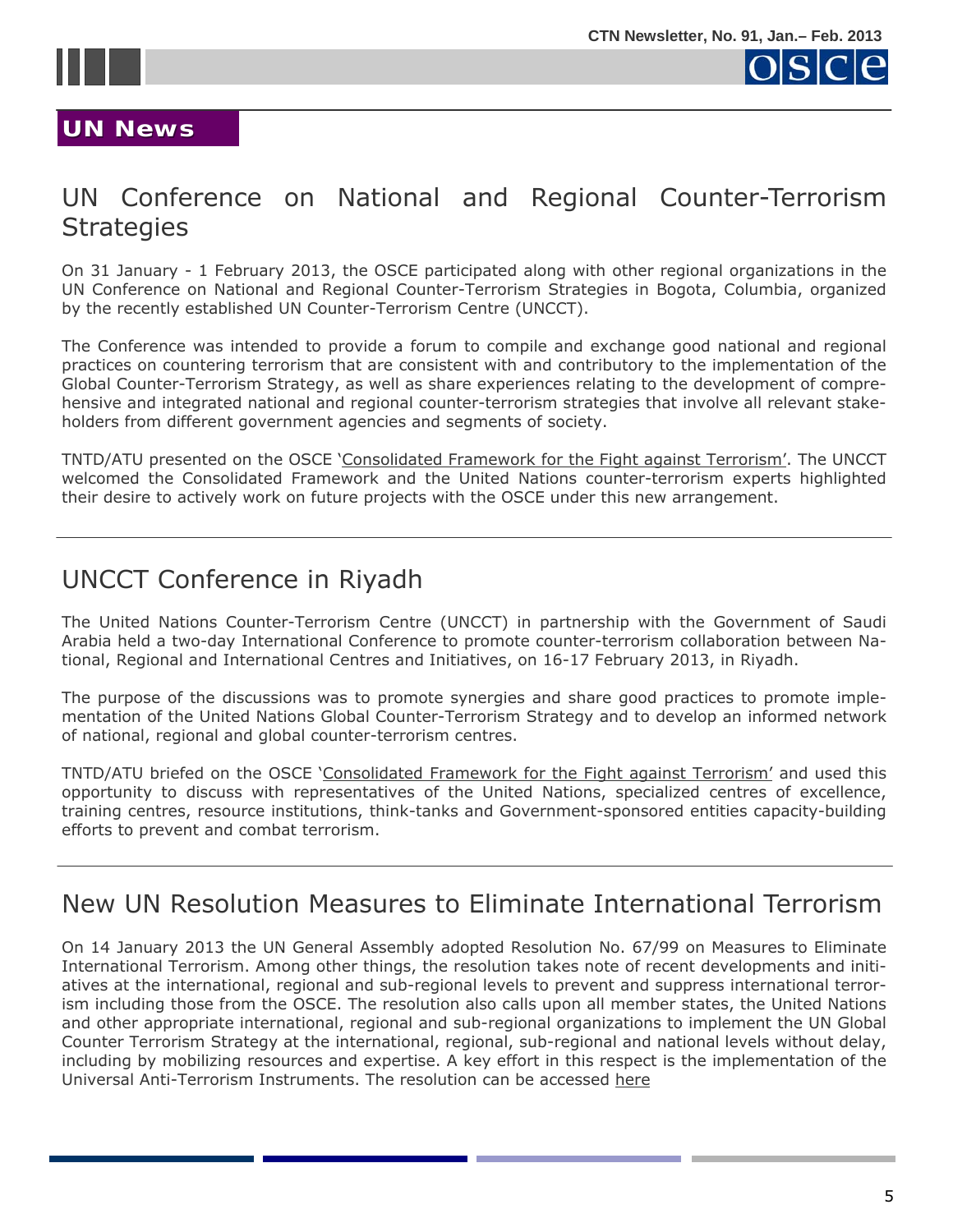<span id="page-5-0"></span>

#### **UN Sanctions Lists**

- $\Box$  The Chairman of the Committee established pursuant to resolution 1988 (2011) regularly conveys changes to the Committee's list of individuals and entities subject to the assets freeze, travel ban and arms embargo set out in paragraph 1 of Security Council resolution 1988 (2011) adopted under Chapter VII of the Charter of the United Nations. An updated version of the 1988 Sanctions List is accessible in XML, PDF and HTML formats on the [Committee's website](http://www.un.org/sc/committees/1988/list.shtml)
- The Secretariat of the Security Council Committee pursuant to resolutions 1267 (1999) and 1989 (2011) regularly conveys updates to the Committee's list of individuals and entities subject to the assets freeze, travel ban and arms embargo set out in paragraph 1 of Security Council resolution 1989 (2011) adopted under Chapter VII of the Charter of the United Nations. An updated version of the Al-Qaida Sanctions List is accessible in XML, PDF and HTML formats on the [Committee's](http://www.un.org/sc/committees/1267/aq_sanctions_list.shtml.) [website](http://www.un.org/sc/committees/1267/aq_sanctions_list.shtml.)

#### **CoE News CoE News**

- On 17 January 2013, The Czech Republic ratified the *Third Additional Protocol to the European Convention on Extradition* (CETS No. 209).
- On 23 January 2013, Italy signed the *Second Additional Protocol to the European Convention on Mutual Assistance in Criminal Matters* (ETS No. 182), as well as the *Third* and *the Fourth Additional Protocols to the European Convention on Extradition* (CETS No. 209 and CETS No. 212).
- On 31 January 2013, Luxembourg ratified the Council of Europe *Convention on the Prevention of Terrorism* (CETS No. 196).

#### **Council of Europe events:**

- The Committee of Experts on the Evaluation of Anti-Money Laundering Measures and the Financing of Terrorism (MONEYVAL) celebrated its  $15<sup>th</sup>$  anniversary and held its  $40<sup>th</sup>$  plenary meeting in Strasbourg on 3 – 7 December 2012.
- $\Box$  The 63<sup>rd</sup> plenary meeting of European Committee on Crime Problems (CDPC) was held in Strasbourg on  $4 - 7$  December 2012. During the meeting, the Committee approved the preliminary draft Council of Europe Convention against Trafficking in Human Organs.
- $\Box$  The 8<sup>th</sup> meeting of the Cybercrime Convention Committee took place on 5 6 December 2012 in Strasbourg. The Committee adopted the report of the T-CY Sub-group on Transborder Access. The report is available on the website of the T-CY.
- $\Box$  The 1<sup>st</sup> meeting of the Ad hoc Drafting Group on Dangerous Offenders (PC-GR-DD) took place on 17 - 19 December 2012 in Strasbourg. The Group considered information on the current trends in Europe in the field of dangerous offenders and discussed the ways to define dangerousness. The Group also considered and defined the scope, definition and basic aspects of the future recommendation on dangerous offenders.
- $\Box$  In December 2012, the European Court of Human Rights delivered two judgments relevant to counter-terrorism: El-Masri v. The former Yugoslav Republic of Macedonia (no. 39630/09) and Michaud v. France (12323/11).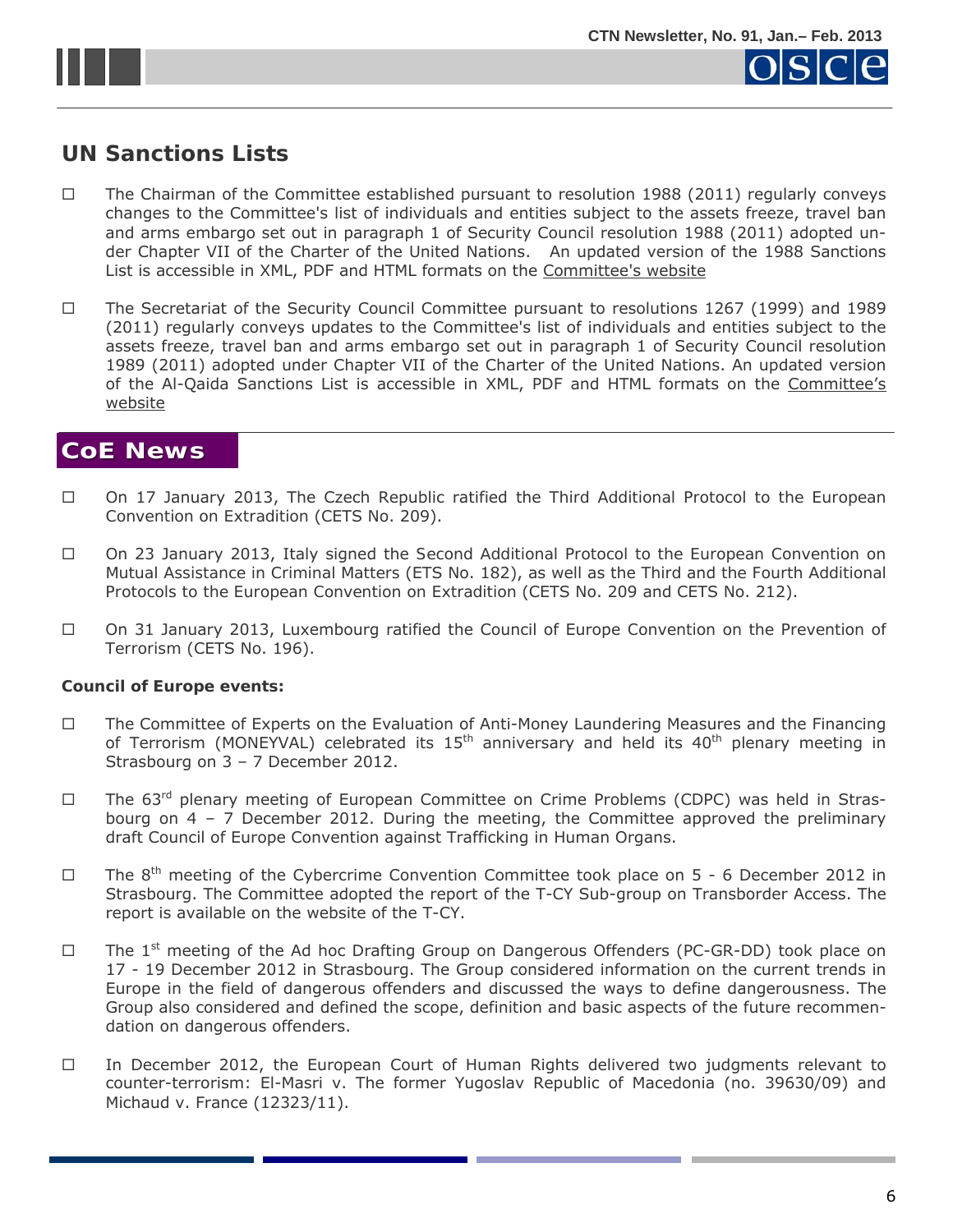

<span id="page-6-0"></span>

 $SCICP$ 

Forthcoming events:

- $\Box$  The 2<sup>nd</sup> meeting of the Ad hoc Drafting Group on Dangerous Offenders (PC-GR-DD) will take place on 24 - 26 April 2013 in Paris.
- $\Box$  The 5<sup>th</sup> meeting of the Group of Parties to the Council of Europe Convention on the Prevention of Terrorism will take place on 13 May 2013 in Strasbourg
- $\Box$  The 24<sup>th</sup> meeting of the Committee of Experts on Terrorism (CODEXTER) will take place on 16 17 May 2013 in Strasbourg.

For more information on the Council of Europe activities against terrorism, please consult [www.coe.int/](http://www.coe.int/terrorism) [terrorism](http://www.coe.int/terrorism).

## **NATO News NATO News**

□ From 3 to 7 February 2013, as part of the Defence Education Enhancement Programme (DEEP), NATO delivered a "NATO Week" at Mauritania's *École nationale de l'état-major* (ENEM). The topic of the week, chosen by ENEM, was counter-terrorism and counter-insurgency. The aim was to offer training for teachers at ENEM, provide presentations to current students and facilitate contacts. The NATO delegation included the Head of NATO HQ's Counter-Terrorism Section and experts from Canada, France and Spain. Their training and presentations covered issues such as theoretical approaches to terrorism and insurgency; concrete examples of state approaches to countering insurgency and terrorism; and the role of NATO and other regional and international organizations in supporting the delivery of the UN Global Counter-Terrorism Strategy.

## **CT Developments/OSCE region CT Developments/OSCE region**

#### Hezbollah Linked to Bulgarian Bombing

On 5 February 2013, The Telegraph reported that Hezbollah was behind an attack that killed five Israeli tourists and their local bus driver in the Black Sea resort of Burgas last July, the Bulgarian government has concluded. A six-month government investigation into the explosion that killed seven, including the suspected bomber, and injured 30, Bulgaria's interior ministry announced that the two Hezbollah operatives responsible for carrying out the attack held Australian and Canadian passports. Read mor[e here](http://www.telegraph.co.uk/news/worldnews/europe/bulgaria/9850397/Hizbollah-linked-to-Bulgarian-bombing.html)

## Suicide Attack on US Embassy in Turkish Capital leaves Two Dead

On 1 February 2013, a suicide bomber detonated six kilograms of TNT and a hand grenade, at a side entrance to the United States embassy in Kavaklıdere district of the Turkish capital, Ankara, killing a Turkish security guard and himself. The explosion also seriously wounded a Turkish journalist. The Revolutionary People's Liberation Party–Front, a Marxist–Leninist party designated as a terrorist organization by the United States government, claimed the responsibility of the attack in a statement published on its website. Turkish officials reported that the bomber was Ecevit Şanlı, a 30-year-old member of the group. Read mor[e here](http://en.wikipedia.org/wiki/2013_United_States_embassy_bombing_in_Ankara)